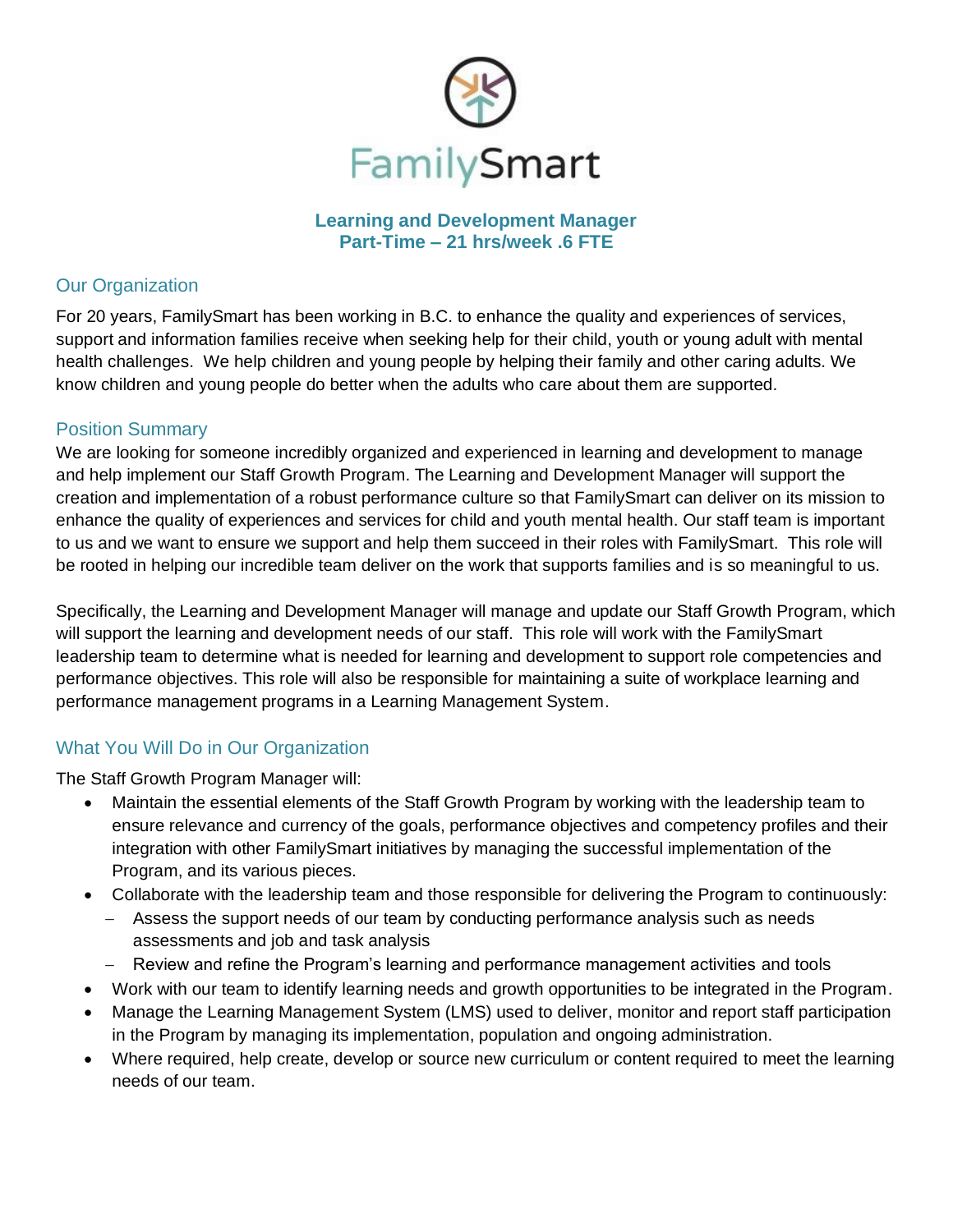### Things we will love about you-Knowledge & Skills

- **The Learning and Development Manager must have knowledge of:**
	- − Organizational behavior and performance management
	- − Planning, project management and change management systems
	- − Learning and development processes
	- − Career Planning
	- − Design of learning and performance support interventions
	- − Familiarity with the mental health services/system in BC and other jurisdictions in Canada

## • **The Learning and Development Manager must have skills in:**

- − Planning and project management
- − Computer/technical operation and electronic systems management, especially Learning Management Systems like Accord LMS & design tools like Rise by Articulate
- − Organizational and time management skills especially accountability, reliability and punctuality
- − Interpersonal Relations including:
	- o Communication (writing, speaking, listening)
	- o Collaboration
	- $\circ$  Critical thinking
	- o Creative thinking
	- o Independence
- − Problem solving:
	- o Analysis
	- o Troubleshooting
	- o Decision making
- Self-awareness, with a desire to learn from others

# • **The Learning and Development Manager must be:**

- − Detail oriented
- − Able to operate software at an expert level
- − Self-starter with a positive attitude and willingness to work flexible hours from a home office
- − Able to work independently and show initiative as well as part of an inter-disciplinary team
- − Curious and interested in hearing what is needed before offering solutions

# Experience & Education

# **Experience**

- Five+ years in a staff growth role that includes:
	- o Demonstrated experience leading staff support & learning projects
	- o Demonstrated project and change management experience
	- o Demonstrated experience with Learning Management Systems
	- o Design and implementation of staff support processes
- Working in or familiarity of a not-for-profit organization